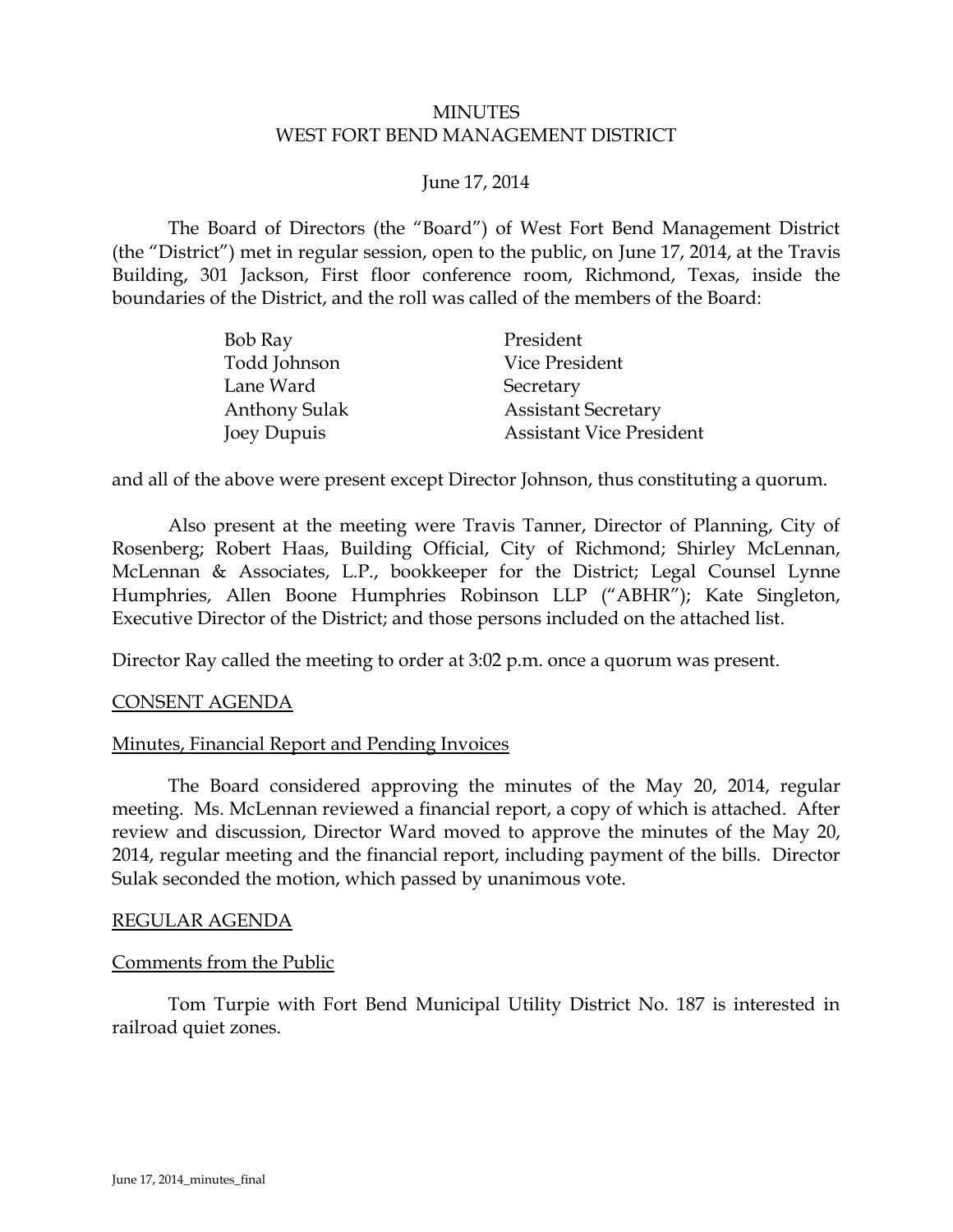## Amend Fiscal Year 2014 Budget

Ms. McLennan stated there were no changes to the budget for the District's fiscal year ending September 30, 2014.

Activity within the District, including permits under review issued and closed since the last meeting including signs, variance requests, and enforcement of standards (Travis Tanner-Rosenberg; and Robert Haas-Richmond)

Mr. Tanner stated he had no variances for discussion. Mr. Haas stated he had no variances except for one to be presented by Ms. Singleton.

Ms. Singleton presented the variance request for River Pointe Center, a copy of which is filed in the District's official records. She stated the variance deals with parking and landscape setbacks due to configuration of the multiple pad sites on the large commercial tract and constraints of various easements and power lines. Application of the existing District Standards for parking, landscaping, and building setbacks to these sites would reduce parking and access by approximately 36 feet or more of useable space. Proposed development on the remaining tracts would not be able to meet City parking and access requirements or access for emergency vehicles. After review and discussion, Director Dupuis moved to approve the variance request. Director Sulak seconded the motion, which carried unanimously.

### Update on proposed sign ordinances to be adopted by Richmond and Rosenberg

Mr. Tanner presented a memorandum regarding the new Rosenberg sign ordinance. Discussion ensued regarding the new height and size standards adopted by the City of Rosenberg. Director Dupuis moved to authorize the WFBMD Standards to be revised to include a paragraph that if a city has a sign ordinance that applies within the corridor, the City's height and size requirements will prevail. Director Ward seconded the motion, which passed by a vote of three yes and one no, being Director Sulak.

## Presentation by Jeff Volk on proposed TxDOT projects in Fort Bend County

<span id="page-1-0"></span>Mr. Volk updated the Board on proposed TxDOT projects planned in Fort Bend County. A copy of the construction map and schedule is attached.

### Presentation on Low Impact Development by Richard Fields of Aguirre & Fields LP

Mr. Fields, Mr. Aguirre, and Mr. Ingram addressed the Board about low impact development that could be done within the District. They gave several examples of projects in the Houston and Sugar Land area.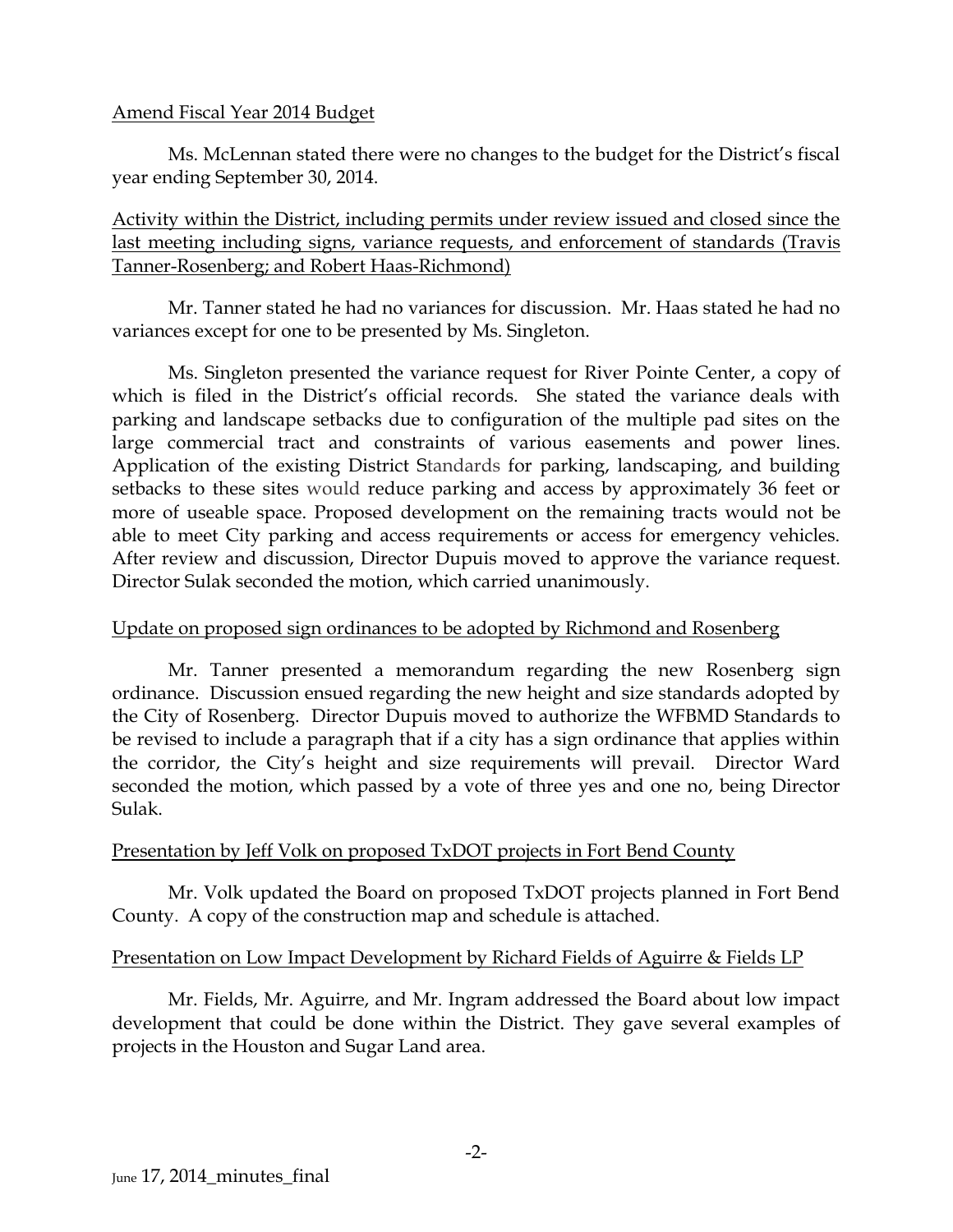## Review appointments and receive Committee Reports and approve Resolution in support of 36A Coalition requesting TxDOT funding

a. Standards Committee

There was no discussion on this agenda item.

b. Highway 90A Corridor

Ms. Leach stated she needed direction on what the Committee should be doing. Director Ray said the Board is having a special meeting to address goals tomorrow at 2:00 p.m.

c. Discuss and appoint committees chairpersons for additional corridors

There was no discussion on this agenda item.

d. Schedule initial committee meetings

Ms. Singleton said after tomorrow's special meeting to discuss goals, committee meetings can be scheduled.

## Report and comments from Advisory Board members

There was no discussion on this agenda item.

Report from Directors and District Consultants Regarding Events and Activities Attended During the Month

Ms. Singleton said the meeting to set goals is tomorrow at 2:00 p.m. on the second floor in conference room #215.

Report from Executive Director on outstanding and pending District business and plan for involving District businesses

a. Preparation for June 18 Board Meeting

There was no discussion on this agenda item.

b. Update on "Quiet Zone" process for railroad horn noise.

Ms. Singleton stated she met with Carolyn Cook of the Federal Railroad Administration about railroad crossings in the District and the procedures to establish a Quiet Zone. She stated that Ms. Cook indicated that a typical "Quiet Zone" with the required equipment costs \$350,000 initially and \$5,000 annual maintenance. Ms. Singleton said Ms. Cook indicated that the crossing at FM 1640/762 may need minor improvements to be converted to a Quiet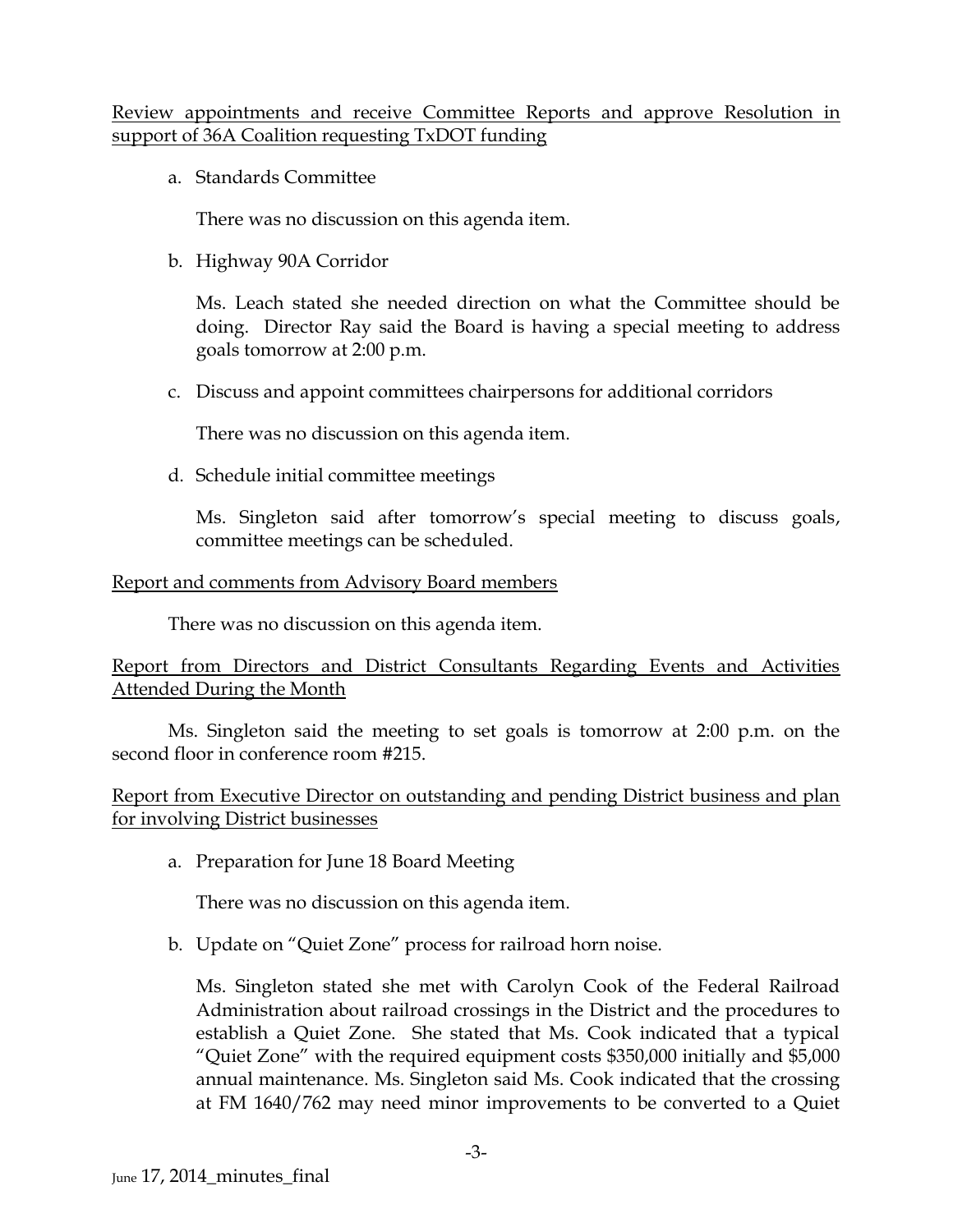Zone, however a study would still need to be conducted and costs associated with any upgrades would need to be analyzed. She said wayside horns may be a less expensive "quiet" route. She added Ms. Cook indicated the expense per crossing is approximately \$75,000 per unit. Discussion ensued and the Board agreed to ask Ms. Singleton to proceed to get a better estimate of pricing, and ask the City of Richmond and Fort Bend County to include the cost in their 2014-2015 fiscal year budget.

c. Review and approve participation in Rosenberg Business Expo, Tuesday, July 29, 2014, at the Civic Center.

The Board indicated past support of this activity. After discussion, Director Ward moved to approve participation; Director Dupuis seconded the motion, and the motion carried unanimously.

d. Review and take action on purchase of a scanner/copier

Ms. Singleton asked to purchase a scanner/copier that would copy 11x17 paper. An HP7610 scanner/copier is \$250.00 plus ink.

After discussion, Director Ward moved to approve the purchase of a scanner/copier. Director Dupuis seconded the motion, and it carried by unanimous vote.

### Adjournment

Director Ward moved to adjourn the meeting. Director Dupuis seconded the motion, which carried unanimously.

> Lane Ward **Secretary** West Fort Bend Management District

(SEAL)